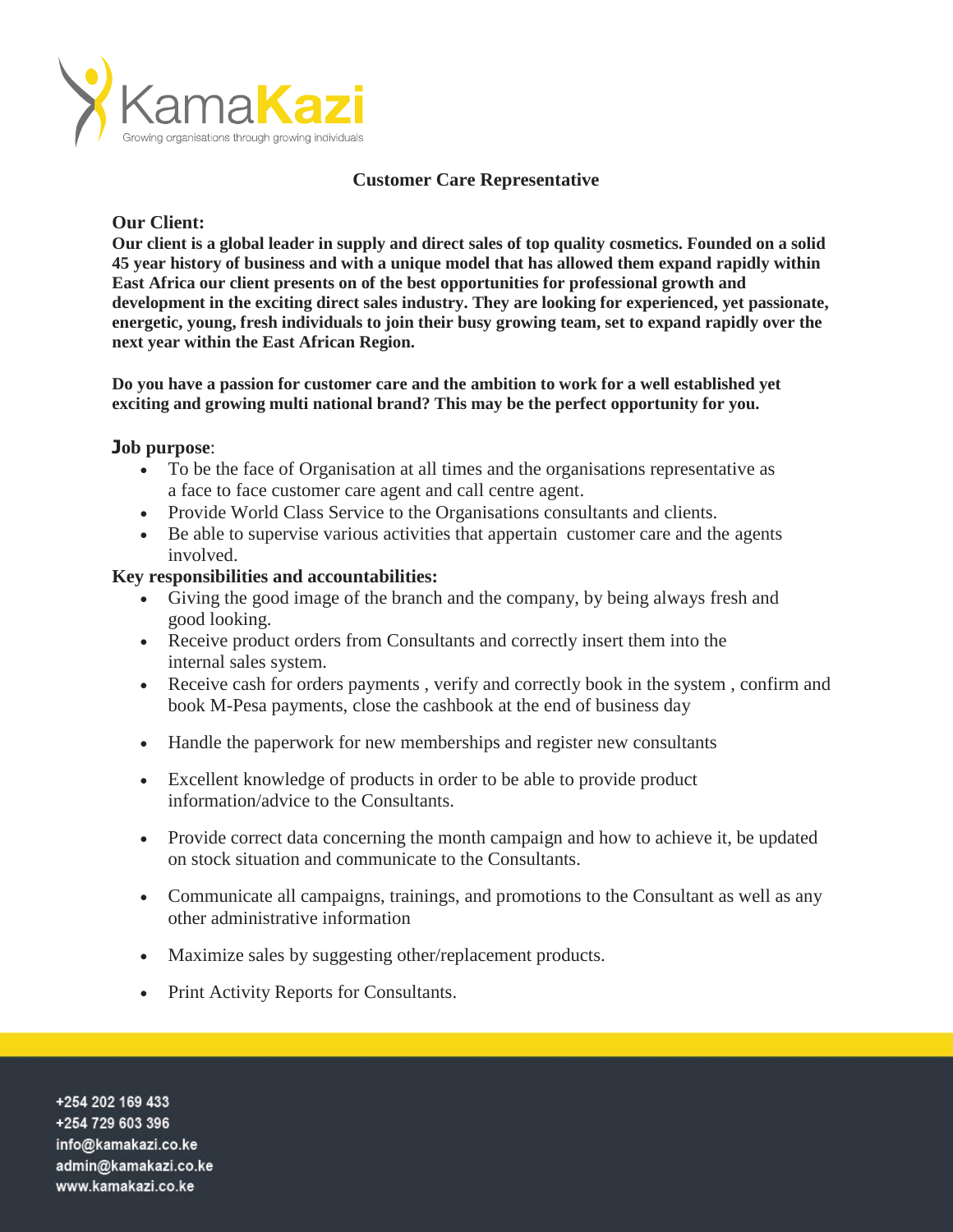

- Check performance levels for Consultants.
- Deal with all productcomplains in co-operation with warehouse staff, ensure all complaints receive a resolution that is communicated to the Consultants in a maximum time period of 48 hours.
- When on Call Center ensure all calls are answered after maximum 3 rings and if not possible make sure all missed calls will be called back, all claims and requests of the Consultants that cannot be solved on the spot receive a resolution that will be communicated to the Consultants in a maximum time period of 48 hours.
- Co-ordinate with the other departments when having events and support in the preparations within the branch.
- Ensure the service centre area is clean, neat and fresh at all time.
- Arranging the products in the displays and ensure the displays are clean.
- Replenishing all the products in the display as and when appropriate.
- Managing customers' expectations by communicating to the management for deliberations and implementation.
- Providing feedback to the management from the consultants/Customers.
- Work closely with warehouse staff and cultivate team-work.

## Key attributes:

- We operate an open door policy and are averse to micromanagement. The key candidate must be able to:
- Take the initiative
- Think outside the box
- Solve problems creatively
- Operate independently and with accountability
- Fantastic customer care skills and a proven record of experience with customer care is crucial.
- Good communication skills
- Ability to deal with complaints
- Client relationship management with both clients and consultants
- Conflict resolution
- Organised and efficient
- Supervisory skills
- Ability to delegate tasks
- Staff shift management
- Staff motivation and engagement.

+254 202 169 433 +254 729 603 396 info@kamakazi.co.ke admin@kamakazi.co.ke www.kamakazi.co.ke